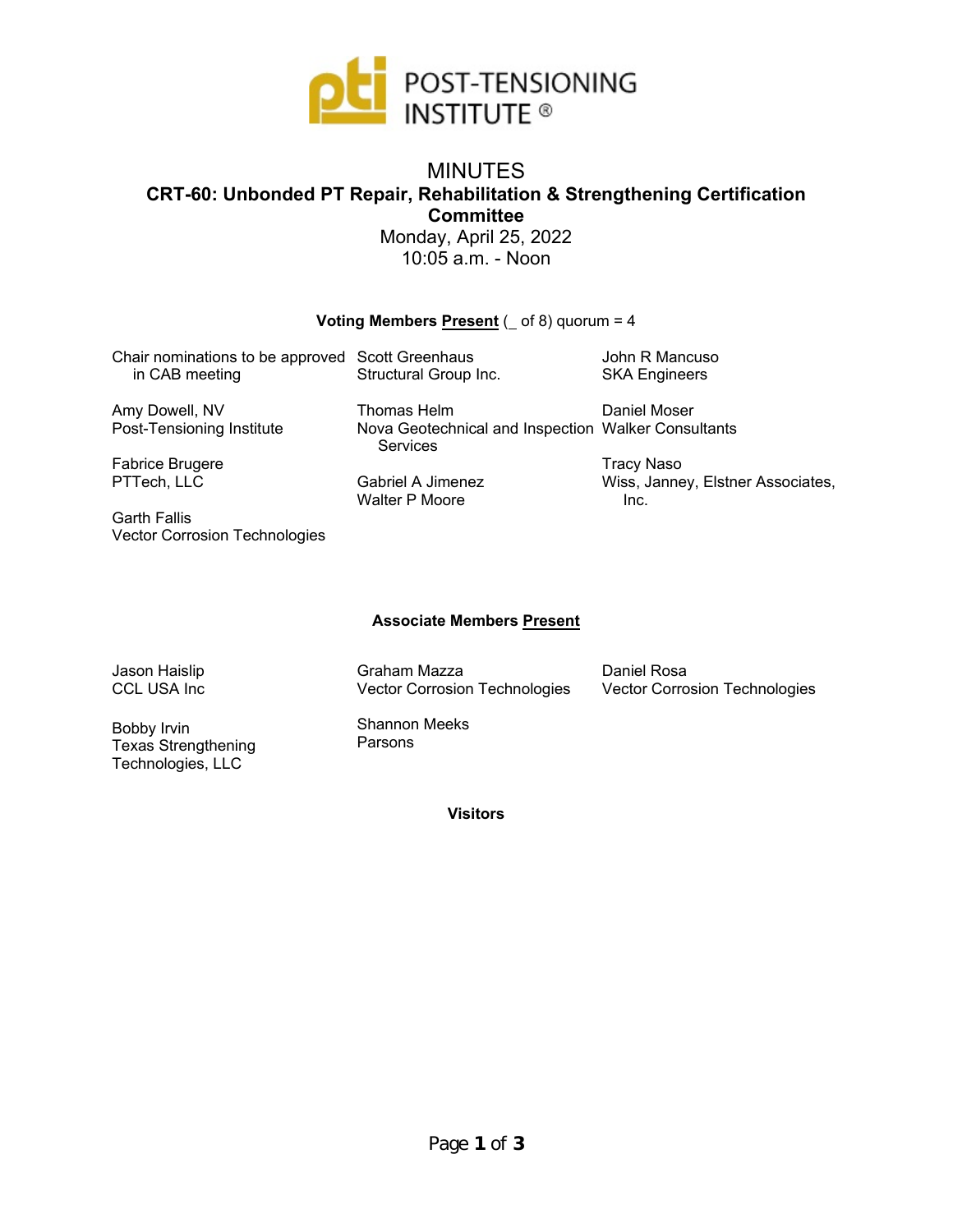

## **ACTION ITEMS FROM LAST / THIS MEETING**

| Item # | <b>Subject</b> | <b>Action</b>                                                          | <b>Responsible</b> | Deadline /<br><b>Completed</b> |
|--------|----------------|------------------------------------------------------------------------|--------------------|--------------------------------|
|        | Case studies   | Re-organize case studies in<br>preparation for incorporation in manual |                    |                                |

| <b>Agenda Item</b>                                                                                                          | <b>Expected Outcome /</b><br><b>Actions Taken</b>                                                                                                                                           |
|-----------------------------------------------------------------------------------------------------------------------------|---------------------------------------------------------------------------------------------------------------------------------------------------------------------------------------------|
| A. General<br>A.1 Call to Order<br>A.2 Introductions<br>A.3 Committee Roster /<br>Changes<br>A.4 PTI Antitrust Policy       | A.1<br>A.2<br>A.3 Addition of Bobby Irvin as Associate Member and approved<br>instructor<br>A.4                                                                                             |
| <b>B.</b> Agenda & Minutes                                                                                                  |                                                                                                                                                                                             |
| <b>B.1 Approval of Agenda</b><br><b>B.2 Approval of Minutes</b><br>from 4/19/21 and<br>10/7/21 (Meeting ballot<br>required) | B.2<br>Vote on Minutes from 4/19/21 approval<br>Motion / Second: Name / Name<br>Result: (Y-N-A)<br>Vote on Minutes from 10/7/21 approval<br>Motion / Second: Name / Name<br>Result: (Y-N-A) |
| <b>C. Actions Taken Between</b><br><b>Meetings</b>                                                                          |                                                                                                                                                                                             |
| C.1 Letter Ballots (2103)                                                                                                   | C.1                                                                                                                                                                                         |
|                                                                                                                             | Ballot CRT-60-2103 - PTI Certification - General Modules Manual<br>schedule joint meeting with CRT-30, 40, and 60 to discuss negative<br>resolution                                         |
| C.2 Web Meetings (none)                                                                                                     | C.2 There have been no web meetings since the last in-person meeting                                                                                                                        |
| 1. Action Item 1: (Case<br>Studies)                                                                                         |                                                                                                                                                                                             |
| 1.1. Vision for case studies                                                                                                |                                                                                                                                                                                             |
| 1.2 Develop schedule and<br>target WMs to move forward                                                                      |                                                                                                                                                                                             |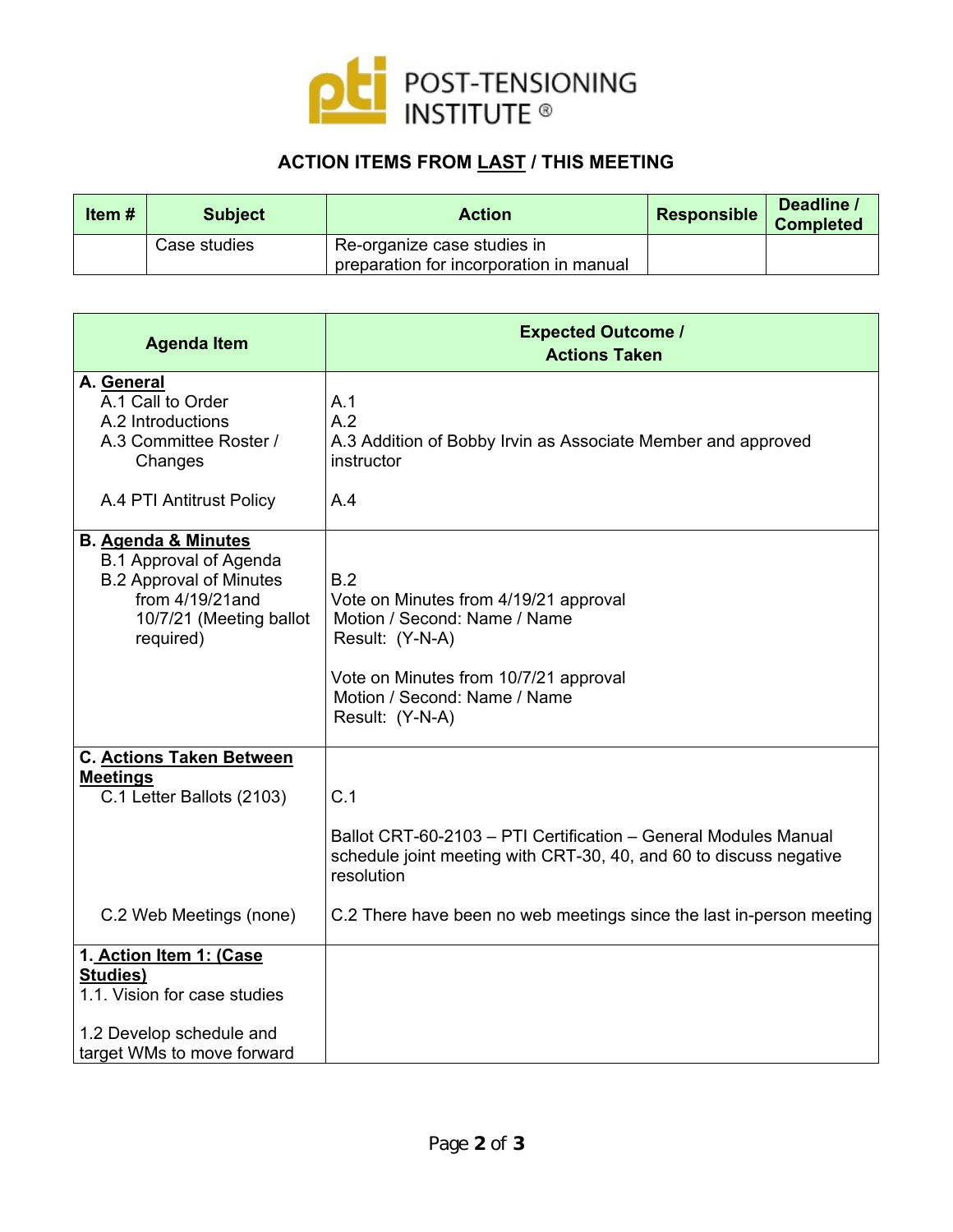| <b>Agenda Item</b>                                                                                         | <b>Expected Outcome /</b><br><b>Actions Taken</b> |
|------------------------------------------------------------------------------------------------------------|---------------------------------------------------|
| <b>D. New Business</b><br>D.1 Review video needs<br>based on new outline                                   |                                                   |
| D.2 Review schedule for<br>incorporation of revised<br>DC80.3 into repair<br>workshop manual               |                                                   |
| E. Next Meeting<br><b>PTI Committee Days</b><br>(Hybrid Meetings)<br>October 4-7, 2022  <br>Cancun, Mexico |                                                   |
| Web Meetings: as needed                                                                                    |                                                   |
| F. Adjourn                                                                                                 |                                                   |

# **AGENDA / MEETING EXHIBITS**

| <b>Exhibit #</b>                                                | <b>Subject</b>                         |
|-----------------------------------------------------------------|----------------------------------------|
| A.4                                                             | PTI Anti-Trust Policy and presentation |
| 1.1<br>Approved outline for case studies + case study write-ups |                                        |
|                                                                 |                                        |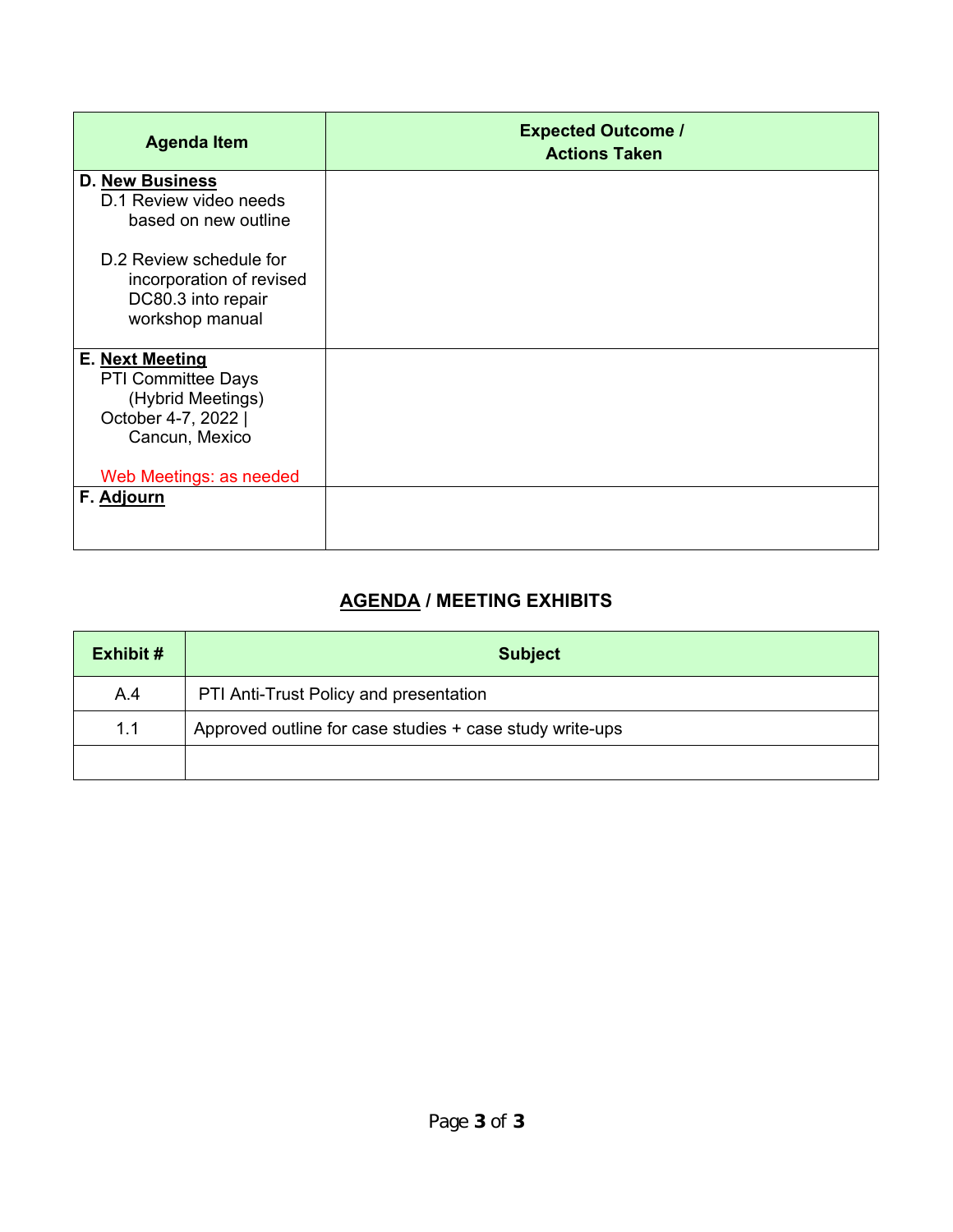# **ANTITRUST**

• The following activities and practices are forbidden, and are contrary to the antitrust policy of the Institute:

- Agreeing to allocate markets, customers or suppliers among competitors, classify certain customers or suppliers being entitled to preferential treatment by manufacturers, and establish geographic trading areas.
- Participating in any plan designed to induce any manufacturer or distributor to sell or refrain from selling, or discriminate in favor of, or against any particular customer or class of customers.



1

| <b>ANTITRUST</b>                                                                                                                                                                                                                        |
|-----------------------------------------------------------------------------------------------------------------------------------------------------------------------------------------------------------------------------------------|
| • Agreeing in any manner to fix or otherwise establish bids, prices<br>(including price increases, decreases, standardization or stabilization),<br>profits, costs, contract terms affecting price (such as discounts and<br>credit ter |
| • Agreeing in any manner to limit or restrict the quality of products to be produced (e.g., restrictions on selling coated strand to certain<br>customers).                                                                             |
| • Participating in any plan which has the effect of discriminating against, or excluding competitors, suppliers or customers.                                                                                                           |
| Anril 24-27, 2022   La Jolla CA LISA                                                                                                                                                                                                    |